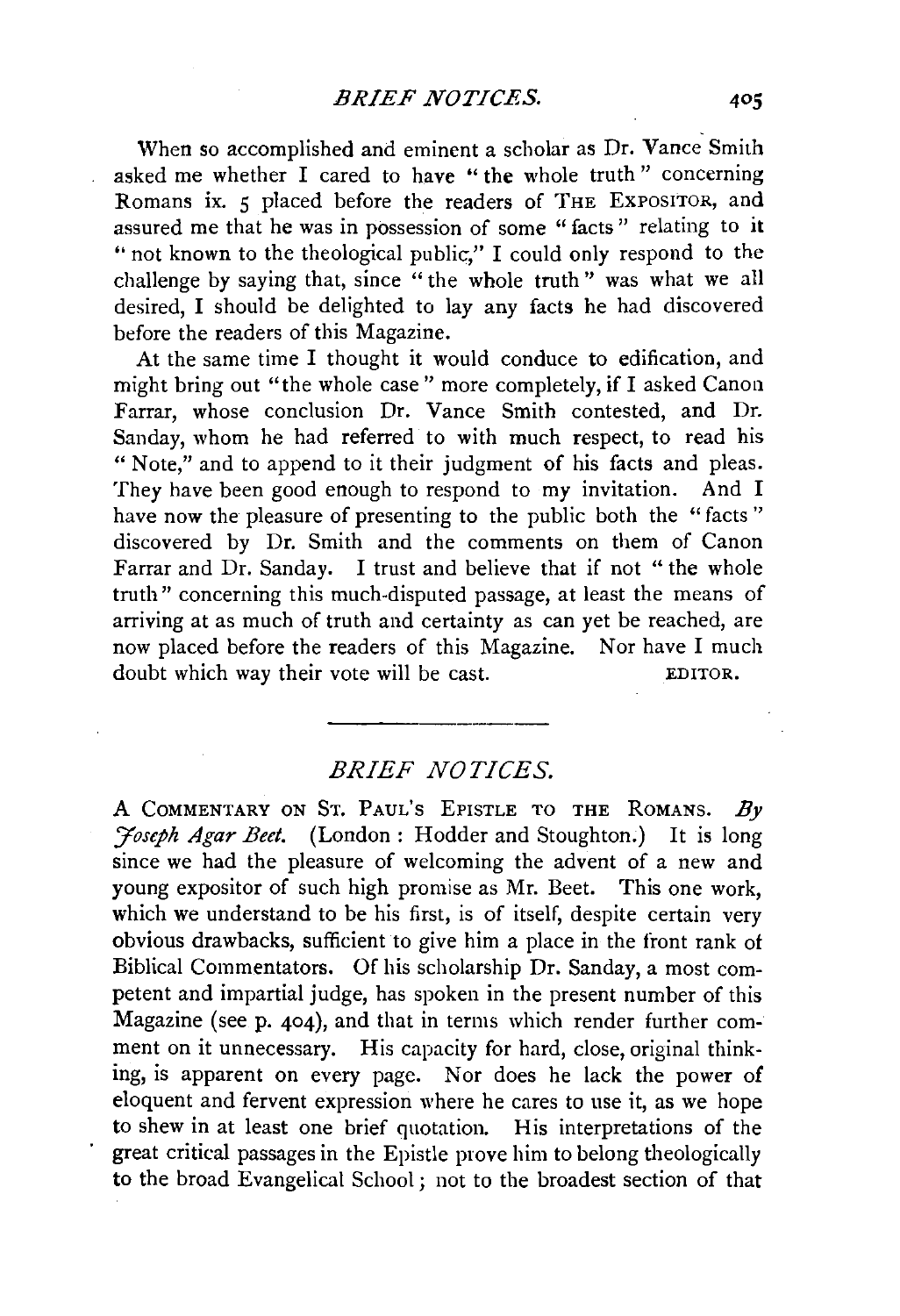School, however, for he sometimes fails to put the widest interpretation on St. Paul's words which they will bear, although in dealing with an author of so large and generous a nature as the Apostle of the Gentiles, it is almost always safe to put the largest possible construction on his words. Altogether, it would be difficult to find any Commentary on the Romans so likely to be useful and stimulating to the English reader as this.

But, unhappily, Mr. Beet, either from want of literary tact and practice, or from a desire to economize space and cost by crowding as much as possible into every page, has taken as much pains to disguise the value of his work as most authors take to display and enhance the value of theirs. Not only does he print his Greekof which, by the way, he gives as little as he can, in order to make his Commentary more widely serviceable—for the most part without accents and breathings ; not only does he fling heaps of references into the body of his work, not separating them from the text by so much as a bracket; but he also sprinkles in every page abbreviations more atrocious and irritating than those of a lawyer's letter. "ap." for "Apostle," "ep." for "Epistle," "div." for "division," "arg.t" for "argument," "sp." for "spirit," "bapt.m" for "baptism," " interp." for "interpretation;" "circ.n," "crucif.n," "resur.n," "just.n," for "circumcision," "crucifixion," "resurrection," "justification;" "rights" for "righteousness," and even "freq. doxx." for " frequent doxologies "-these, with many more, inflict a series of shocks on the delicate nerves of the eye that render it well - nigh impossible to read more than a few pages at a time of a book which otherwise it would be difficult to lay down till the end were reached.

Let no man, however fatigued he may be by tripping over these perpetual stumbling-blocks, suffer himself to be repelled by them : should he persevere, he will be amply rewarded for his pains before he has travelled far. But it would be well if, in future editions, or in future works-for we are happy to say that Mr. Beet has taken *all* St. Paul's Epistles for his province—these detestable abbreviations should be removed. If economy of space and cost has, as we suspect, been Mr. Beet's motive for employing them, he may rest assured that for work so good as his he will find an audience quite willing to pay any fair price; and that, by retaining them, he is likely to alienate the impatient general reader, and to force many an exclamation better avoided to the lips of students, who *must* read him, however tiresome the process may be.

A special and capital feature of this Commentary is that, after a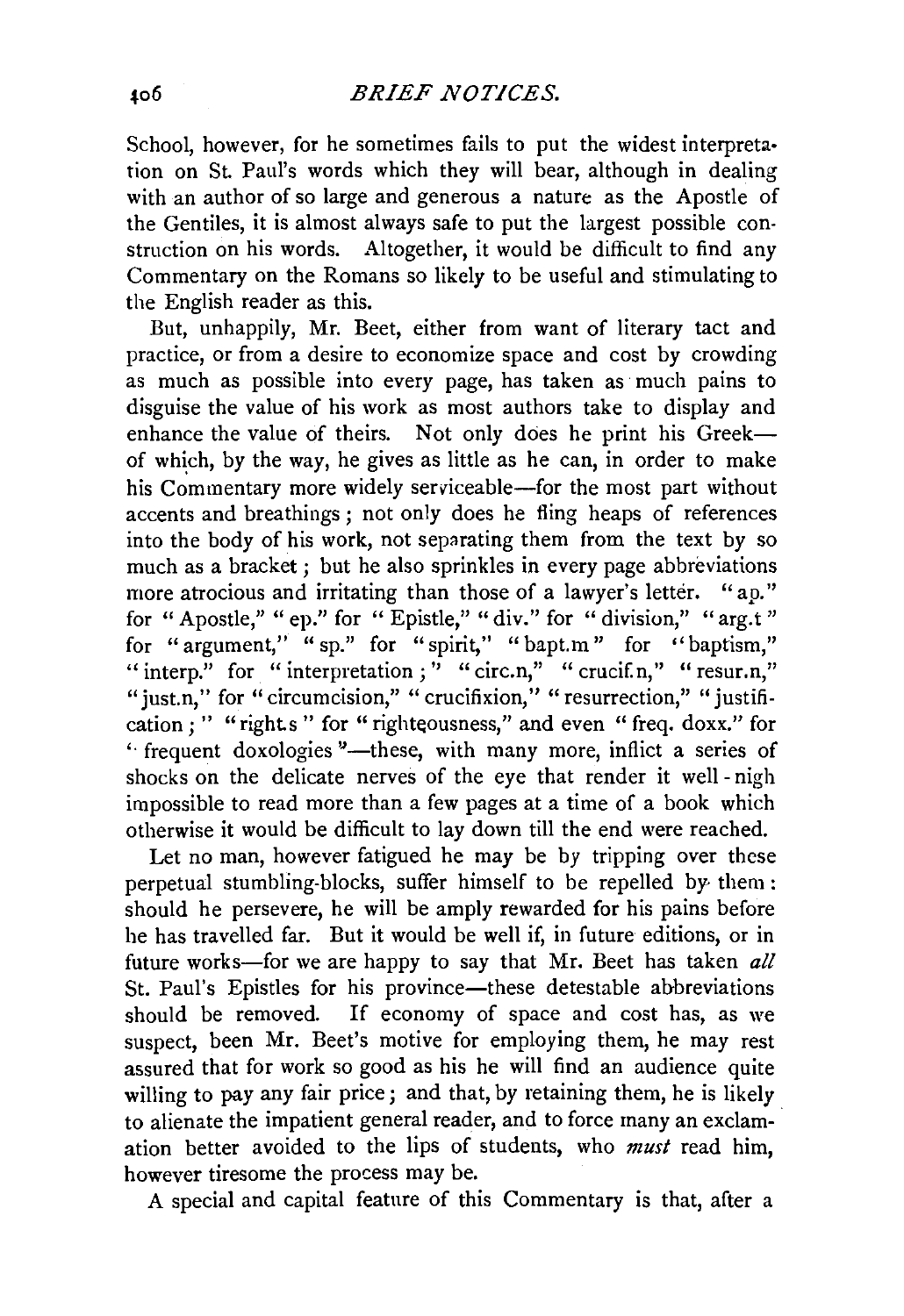careful and scholarly exposition of the several paragraphs of the Epistle, Mr. Beet sums up its teaching in a few terse sentences; and that, at the end of the volume, he devotes a whole essay to the " doctrinal results " he has brought out. From one of his summaties we take our promised extract, selecting that on Chapter i. Verses 1-7, because the readers of this Magazine are being made familiar with the contents of those Verses by Dr. Morison's exposition of "The Christology of St. Paul in the Superscription of his Epistle to the Romans."

*1'* Notice the beauty and symmetry of Paul's opening sentence. It is a crystal arch spanning the gulf between the Jew of Tarsus and the Christians at Rome. Paul begins by giving his name; he rises to the dignity of his office, and then to the gospel he proclaims. From the gospel he ascends to its great subject, to Him who is Son of David and Son of God. From this summit of his arch he passes on to the apostleship again, and to the nations for whose good he received it. Among these nations he finds the Christians at Rome. He began to build by laying down his own claims ; he finishes by acknowledging theirs. The gulf is spanned. Across the waters of national separation Paul has flung an arch, whose firmly - knit segments are living truths, and whose keystone is the incarnate Son of God. Over this arch he hastens with words of greeting from his Father and their Father, from his Master and their Master.

"Every word increases the writer's claim upon the attention of his readers. He writes to them as one doing the work of the promised Messiah, who lived at Nazareth and died at Jerusalem. Among the servants of Christ he occupies no mean place, but has been solemnly called to the first rank. He has been set apart by God for the proclamation of those joyful tidings whose echoes from afar were heard by the ancient prophets, and still resound in the words of the sacred books. The divine mission of the prophets, and the sacredness of their writings, claim attention for one who announces as present what they foretold as future. This claim is strengthened by mention of Him who is the great matter of the good news. Paul proclaims the advent of a scion of the house to which eternal royalty was promised; of One who, by Divine power, by victory over the grave, has been separated from all others as the Son of God. This Son of David and Son of God is Paul's Master and theirs. By his personal call Paul has received the rank of an apostle. The office receives lustre from the grandeur of Him by whom it was conferred. The purpose of Paul's mission is that men in all nations may obey faith,